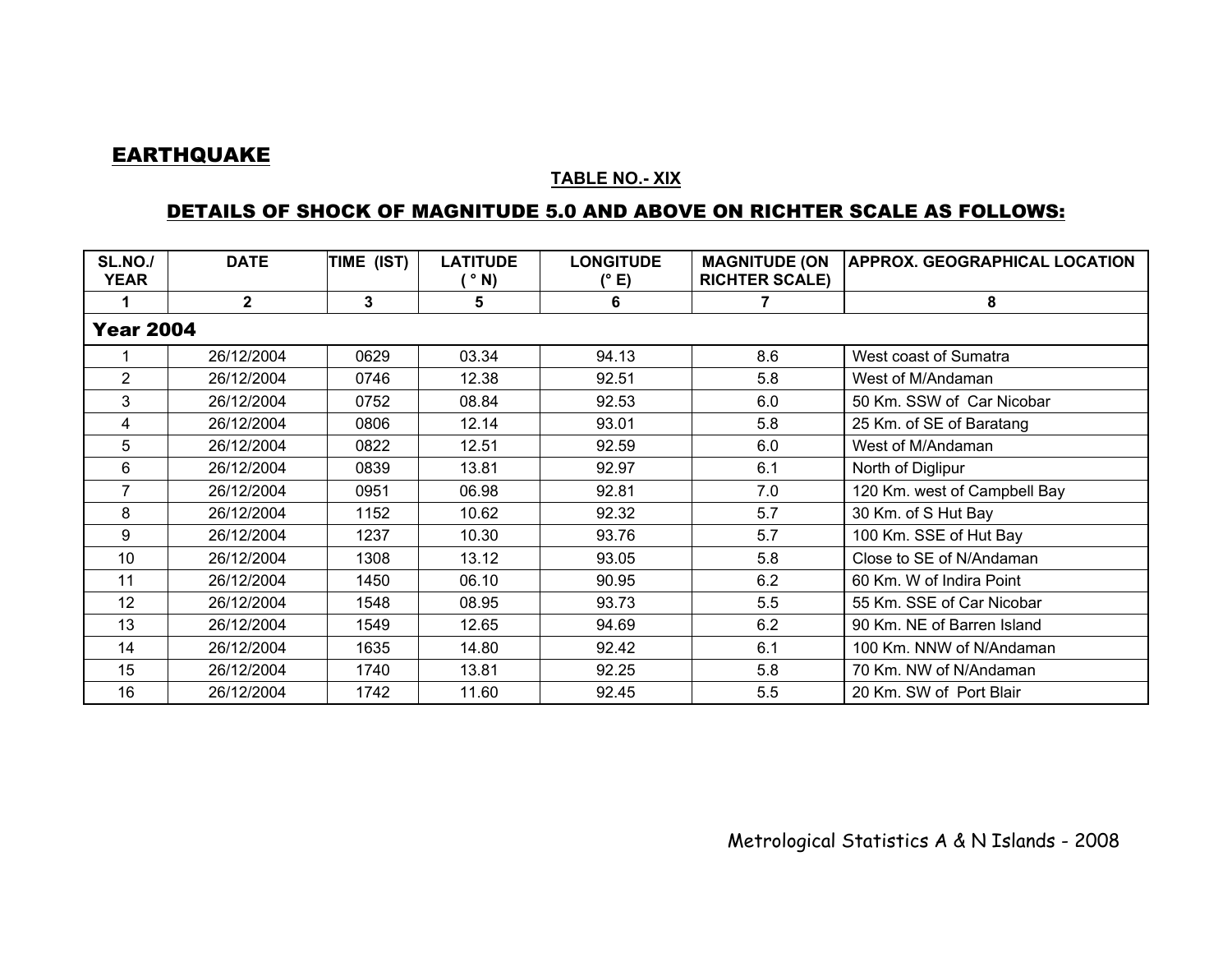| 1  | $\overline{2}$ | $\mathbf{3}$ | 4     | 5     | 6   | $\overline{7}$                |
|----|----------------|--------------|-------|-------|-----|-------------------------------|
| 17 | 26/12/2004     | 1927         | 02.63 | 94.60 | 5.5 | 530 Km. S of Indira Point     |
| 18 | 26/12/2004     | 2019         | 13.64 | 92.44 | 5.9 | 40 Km. W of N/Andaman         |
| 19 | 26/12/2004     | 2037         | 03.70 | 94.02 | 5.7 | 350 Km. S of Indira Point     |
| 20 | 26/12/2004     | 2042         | 06.70 | 93.02 | 5.6 | 90 Km. S of Indira Point      |
| 21 | 27/12/2004     | 0034         | 04.78 | 92.93 | 5.6 | 450 Km. SSW of Indira Point   |
| 22 | 27/12/2004     | 0050         | 03.59 | 92.84 | 5.6 | 500 Km. SSW of Indira Point   |
| 23 | 27/12/2004     | 0237         | 04.66 | 94.38 | 5.6 | 300 Km. S of Indira Point     |
| 24 | 27/12/2004     | 0315         | 06.56 | 92.62 | 5.2 | 400 Km. SSW of Indira Point   |
| 25 | 27/12/2004     | 0602         | 06.10 | 93.29 | 5.8 | 250 Km. S of Indira Point     |
| 26 | 27/12/2004     | 0620         | 12.96 | 92.12 | 6.0 | 40 Km. W Inter View Island    |
| 27 | 27/12/2004     | 1041         | 06.00 | 93.20 | 5.0 | 300 Km. SW of Indira Point    |
| 28 | 27/12/2004     | 1229         | 03.01 | 95.54 | 5.4 | 450 Km. SSE of Indira Point   |
| 29 | 27/12/2004     | 1509         | 05.97 | 93.42 | 5.8 | 150 Km. SSW of Indira Point   |
| 30 | 27/12/2004     | 1535         | 04.78 | 95.12 | 5.3 | 350 Km. SSE of Indira Point   |
| 31 | 27/12/2004     | 1616         | 13.63 | 93.10 | 5.4 | Very close to NE of N/Andaman |
| 32 | 27/12/2004     | 1728         | 08.37 | 92.28 | 5.1 | 70 Km. W of Chowra Island     |
| 33 | 27/12/2004     | 2017         | 13.49 | 91.46 | 5.9 | 150 Km. W of N/Andaman        |
| 34 | 27/12/2004     | 2050         | 08.57 | 93.60 | 5.0 | 100 Km. N of Nancowry Island  |
| 35 | 27/12/2004     | 2310         | 06.11 | 92.22 | 5.4 | 350 Km. SW of Indira Point    |
| 36 | 28/12/2004     | 0044         | 11.57 | 91.54 | 5.3 | 90 Km. W of Port Blair        |
| 37 | 28/12/2004     | 0059         | 08.57 | 93.64 | 5.4 | 120 Km. N of Nancowry Island  |
| 38 | 28/12/2004     | 0141         | 03.27 | 95.51 | 5.8 | 500 Km. SSE of Indira Point   |
| 39 | 28/12/2004     | 0206         | 09.41 | 93.89 | 5.3 | 130 Km. ENE of Car Nicobar    |
| 40 | 28/12/2004     | 0528         | 08.17 | 91.77 | 5.0 | 130 Km. W of Katchal Island   |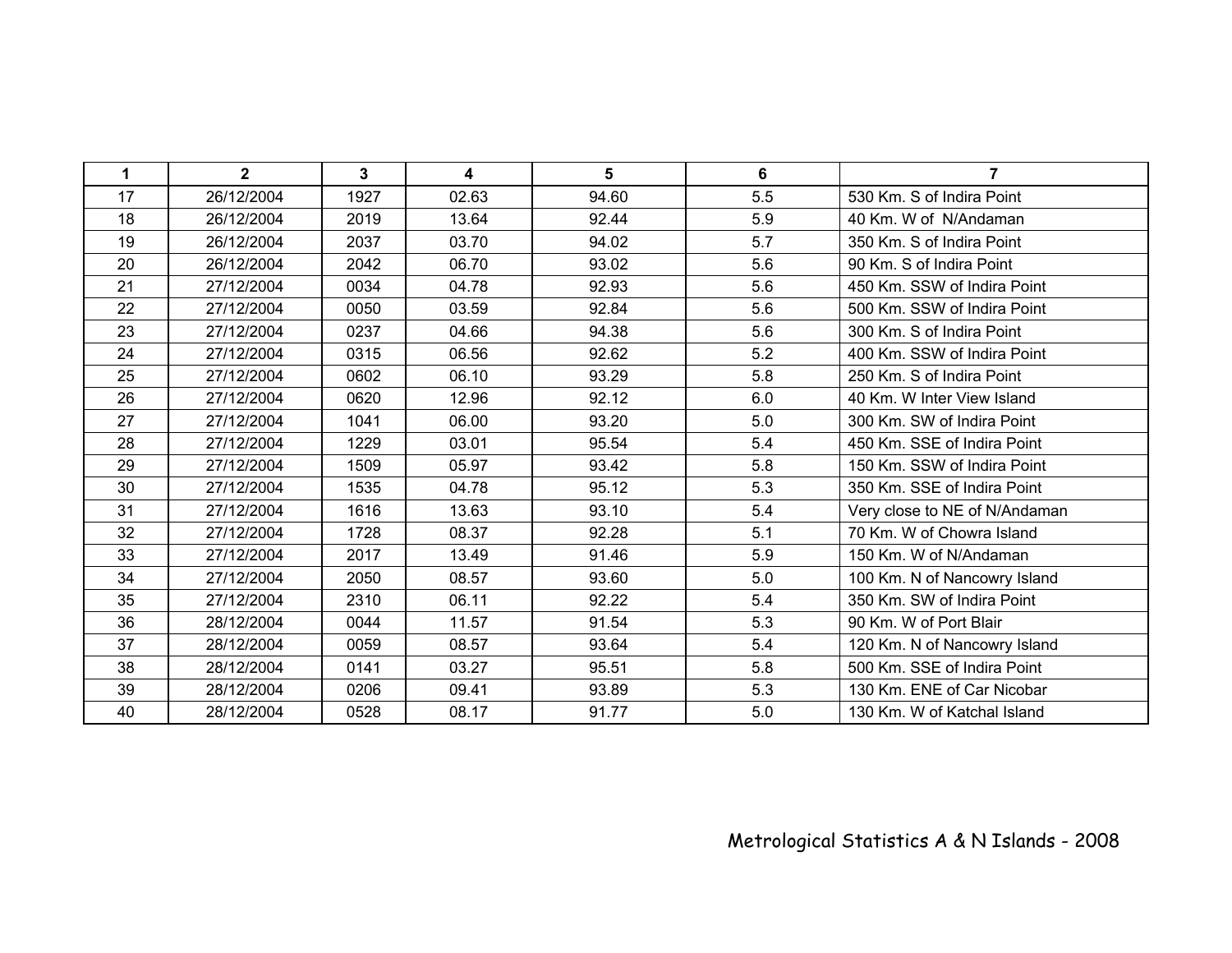| 1  | $\overline{2}$ | $\mathbf{3}$ | 4     | $5\phantom{.0}$ | 6   | $\overline{7}$                    |
|----|----------------|--------------|-------|-----------------|-----|-----------------------------------|
| 41 | 28/12/2004     | 0608         | 07.74 | 94.49           | 5.4 | 100 Km. E of Indira Point         |
| 42 | 28/12/2004     | 0850         | 06.23 | 93.25           | 5.5 | 240 Km. SSW of Indira Point       |
| 43 | 28/12/2004     | 1106         | 09.60 | 93.70           | 5.0 | 130 Km. ENE of Car Nicobar        |
| 44 | 28/12/2004     | 1622         | 10.60 | 91.30           | 5.0 | 150 Km. SW of Hut Bay             |
| 45 | 28/12/2004     | 1648         | 05.50 | 95.24           | 5.4 | 200 Km. SE of Indira Point        |
| 46 | 28/12/2004     | 1837         | 07.15 | 92.12           | 5.3 | 130 Km. W of Campbell Bay         |
| 47 | 28/12/2004     | 2019         | 04.50 | 94.48           | 5.3 | 350 Km. S of Indira Point         |
| 48 | 28/12/2004     | 2241         | 10.05 | 92.79           | 5.1 | 80 Km. NNW of Car Nicobar         |
| 49 | 29/12/2004     | 0125         | 08.93 | 92.83           | 5.2 | 60 Km. SSE of Car Nicobar         |
| 50 | 29/12/2004     | 0710         | 08.27 | 92.77           | 5.7 | Very close to SW of Chowra Island |
| 51 | 29/12/2004     | 0721         | 09.18 | 93.57           | 6.1 | 80 Km. ESE of Car Nicobar         |
| 52 | 29/12/2004     | 0744         | 12.17 | 91.35           | 5.4 | 100 Km. W of Port Blair           |
| 53 | 29/12/2004     | 1127         | 08.80 | 92.80           | 5.8 | 45 Km. S of Car Nicobar           |
| 54 | 29/12/2004     | 1149         | 09.43 | 93.24           | 5.4 | 40 Km. E of Car Nicobar           |
| 55 | 29/12/2004     | 1159         | 12.94 | 92.16           | 5.1 | 120 Km. NNW of Port Blair         |
| 56 | 29/12/2004     | 1201         | 13.21 | 92.15           | 5.2 | 90 Km. W of N/Andaman             |
| 57 | 29/12/2004     | 1540         | 08.34 | 93.10           | 5.0 | 40 Km. NW of Katchal Island       |
| 58 | 29/12/2004     | 1920         | 07.70 | 94.61           | 5.1 | 150 Km. E of Chowra Island        |
| 59 | 30/12/2004     | 0243         | 05.94 | 94.59           | 5.8 | 180 Km. SE of Indira Point        |
| 60 | 30/12/2004     | 0426         | 07.47 | 93.94           | 5.2 | 80 Km. E of Indira Point          |
| 61 | 30/12/2004     | 0444         | 07.95 | 92.20           | 5.2 | 140 Km. W of Katchal Island       |
| 62 | 30/12/2004     | 0634         | 02.29 | 96.29           | 5.5 | 650 Km. SSE of Indira Point       |
| 63 | 30/12/2004     | 2305         | 07.69 | 92.65           | 5.4 | 200 Km W of Indira Point          |
| 64 | 30/12/2004     | 2328         | 12.62 | 92.10           | 5.5 | 70 Km S of M/Andaman              |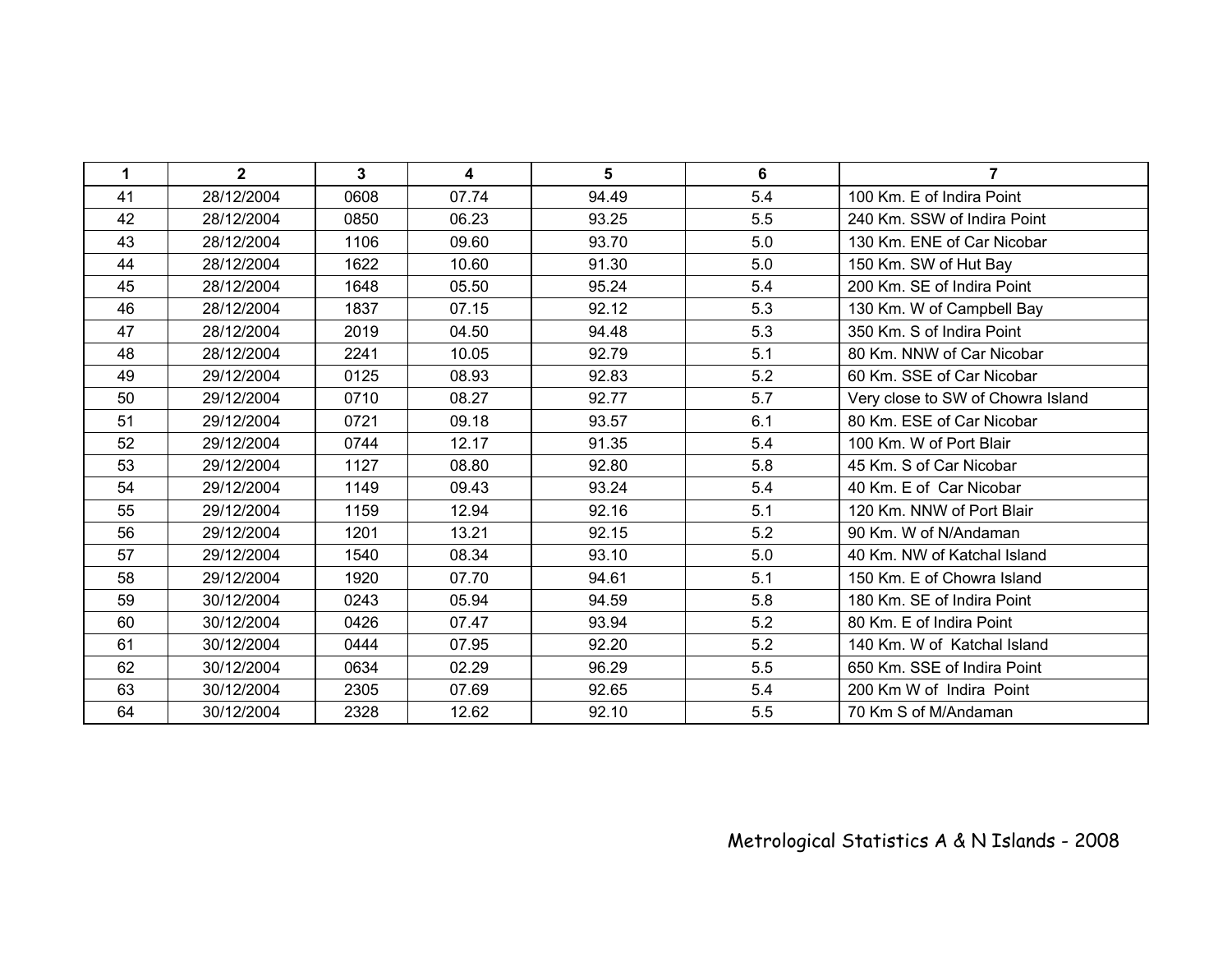| 1                | $\overline{2}$ | 3     | 4      | 5     | 6   | $\overline{7}$             |
|------------------|----------------|-------|--------|-------|-----|----------------------------|
| 65               | 31/12/2004     | 0048  | 05.01  | 95.50 | 5.2 | 200 Km SE of Indira Point  |
| 66               | 31/12/2004     | 0306  | 06.68  | 93.72 | 5.5 | Very close to Indira Point |
| 67               | 31/12/2004     | 0435  | 06.74  | 93.99 | 5.2 | 40 Km E of Kondul Island   |
| 68               | 31/12/2004     | 0754  | 07.22  | 92.09 | 5.8 | 180 Km W of Kondul Island  |
| 69               | 31/12/2004     | 11.24 | 11.054 | 91.93 | 5.8 | 60 Km SW of P/Blair        |
| 70               | 31/12/2004     | 1423  | 06.80  | 92.90 | 5.1 | 120 Km W of Car Nicobar    |
| 71               | 31/12/2004     | 1527  | 08.00  | 93.20 | 5.3 | 20 Km W of Katchal Island  |
| 72               | 31/12/2004     | 1629  | 08.20  | 95.80 | 5.1 | 350 Km E of Car Nicobar    |
| 73               | 31/12/2004     | 1735  | 06.50  | 92.90 | 5.8 | 100 Km W of Indira Point   |
| 74               | 31/12/2004     | 1912  | 04.70  | 95.20 | 5.7 | 350 Km SE of Indira Point  |
| 75               | 31/12/2004     | 2009  | 05.40  | 93.39 | 5.5 | 250 Km SW of Indira Point  |
| 76               | 31/12/2004     | 2146  | 08.96  | 94.10 | 5.4 | 140 Km ESE of Car Nicobar  |
| 77               | 31/12/2004     | 2318  | 05.66  | 93.97 | 5.5 | 150 Km SSE of Indira Point |
| 78               | 31/12/2004     | 2332  | 08.10  | 91.92 | 5.2 | 150 Km W of Car Nicobar    |
| <b>Year 2005</b> |                |       |        |       |     |                            |
| 1.               | 01/01/2005     | 0340  | 09.28  | 92.97 | 5.0 | 30 Km E of Car Nicobar     |
| 2.               | 01/01/2005     | 0726  | 04.33  | 94.63 | 5.2 | 400 Km SSE of Indira Point |
| 3.               | 01/01/2005     | 0933  | 06.05  | 93.23 | 5.5 | 100 Km W of Indira Point   |
| 4.               | 01/01/2005     | 1156  | 05.60  | 91.70 | 6.3 | 240 Km SW of Indira Point  |
| 5.               | 01/01/2005     | 1959  | 07.80  | 92.50 | 5.6 | 100 Km W of Katchal Island |
| 6.               | 01/01/2005     | 2259  | 08.89  | 91.19 | 5.0 | 70 Km NW of Car Nicobar    |
| 7.               | 02/01/2005     | 0038  | 08.14  | 93.97 | 5.9 | 70 Km E of Katchal Island  |
| 8.               | 02/01/2005     | 0353  | 09.03  | 93.98 | 5.0 | 110 Km ESE of Car Nicobar  |
| 9.               | 02/01/2005     | 0358  | 08.01  | 91.99 | 5.5 | 110 Km W of Katchal Island |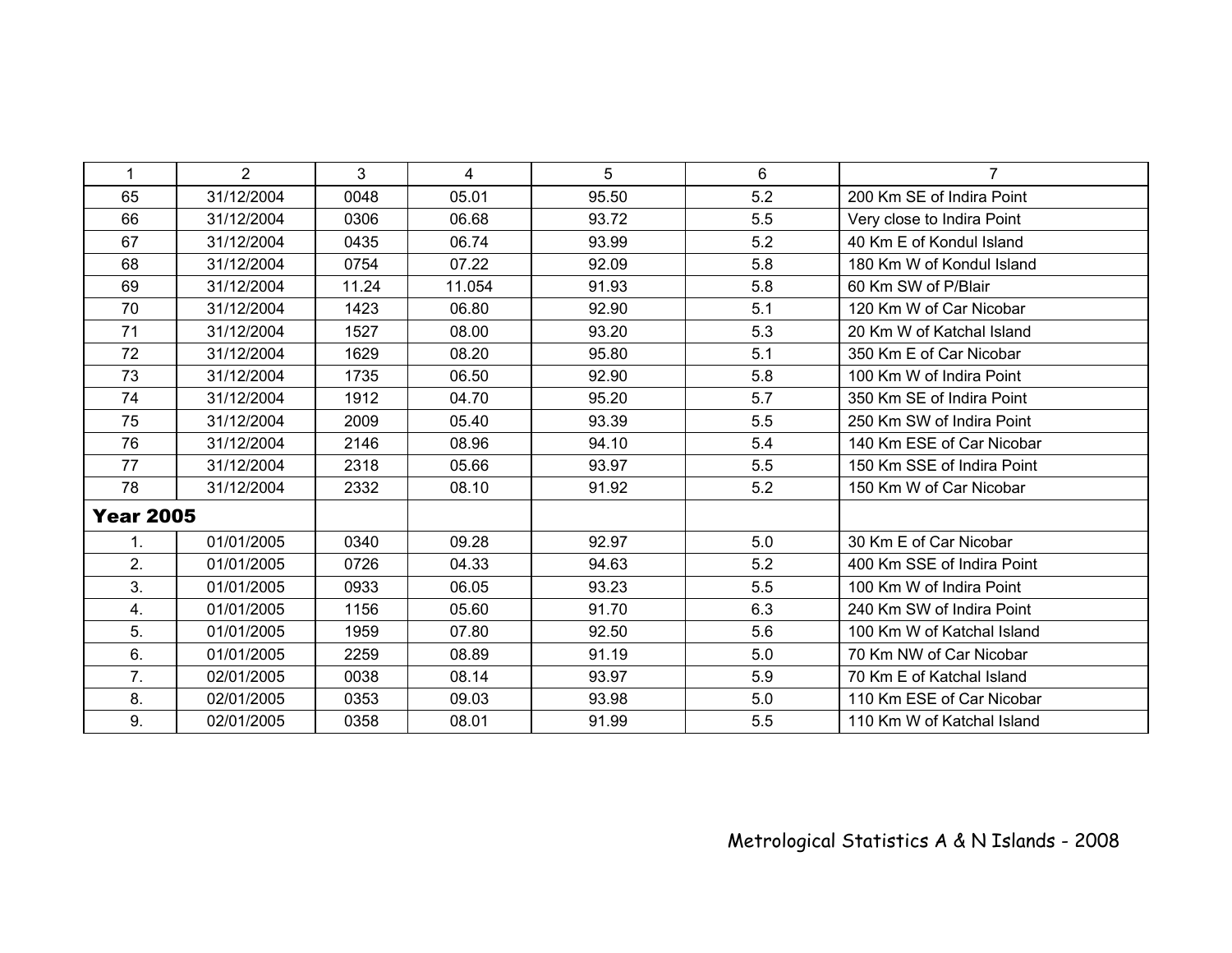| $\mathbf{1}$ | $\overline{2}$ | 3    | $\overline{4}$ | 5     | 6   | $\overline{7}$                    |
|--------------|----------------|------|----------------|-------|-----|-----------------------------------|
| 10           | 02/01/2005     | 0442 | 06.61          | 92.15 | 5.0 | 240 Km SW of Indira Point         |
| 11           | 02/01/2005     | 1358 | 02.80          | 94.70 | 5.2 | 520Km SSE of Indira Point         |
| 12           | 02/01/2005     | 1743 | 06.14          | 92.94 | 5.2 | 240Km SSW of Indira Point         |
| 13           | 02/01/2005     | 2106 | 06.48          | 91.99 | 6.0 | 200Km SW of Indira Point          |
| 14           | 03/01/2005     | 1444 | 10.90          | 91.99 | 5.0 | 35 Km W of Hut Bay                |
| 15           | 04/01/2005     | 0106 | 06.20          | 92.20 | 5.3 | 300Km SW of Great Nicobar         |
| 16           | 04/01/2005     | 0735 | 05.50          | 91.80 | 5.3 | 250 Km SW of Indira Point         |
| 17           | 04/01/2005     | 1443 | 10.50          | 91.40 | 6.0 | 120Km W of H/Bay                  |
| 18           | 04/01/2005     | 1746 | 09.25          | 93.55 | 5.0 | 100Km .NE of Car Nicobar          |
| 19           | 04/01/2005     | 1826 | 07.70          | 92.67 | 5.4 | 90Km SW of Katchal Island         |
| 20           | 04/01/2005     | 2049 | 05.91          | 93.79 | 5.3 | 90Km S of Indira Point            |
| 21           | 04/01/2005     | 2357 | 05.69          | 93.61 | 5.3 | 140Km S of Indira Point           |
| 22           | 05/01/2005     | 0038 | 06.09          | 93.92 | 5.2 | 100 Km S of Indira Point          |
| 23           | 05/01/2005     | 0045 | 10.70          | 91.53 | 5.5 | 100 Km W of Hut Bay               |
| 24           | 05/01/2005     | 1103 | 04.40          | 93.30 | 5.5 | 300 Km SSW of Indira Point        |
| 25           | 05/01/2005     | 1403 | 13.40          | 92.40 | 5.4 | 50 Km NW of Interview Island      |
| 26           | 05/01/2005     | 1802 | 08.00          | 93.20 | 5.3 | 30 Km W of Katchal Island         |
| 27           | 05/01/2005     | 2005 | 06.20          | 93.8  | 5.4 | 10 Km SSW of Great Nicobar Island |
| 28           | 05/01/2005     | 2024 | 06.50          | 93.6  | 5.8 | 35 Km W of Great Nicobar Island   |
| 29           | 06/01/2005     | 0542 | 06.30          | 92.1  | 5.7 | 190 Km W of Indira Point          |
| 30           | 06/01/2005     | 1022 | 07.10          | 91.8  | 5.2 | 200Km W of Indira Point           |
| 31           | 06/01/2005     | 1324 | 11.06          | 93.60 | 5.6 | 40Km NE of Hut Bay                |
| 32           | 06/01/2005     | 1726 | 11.36          | 91.57 | 5.1 | 130Km WSW of Port Blair           |
| 33           | 07/01/2005     | 1330 | 07.30          | 93.50 | 5.7 | 30Km W of Little Nicobar          |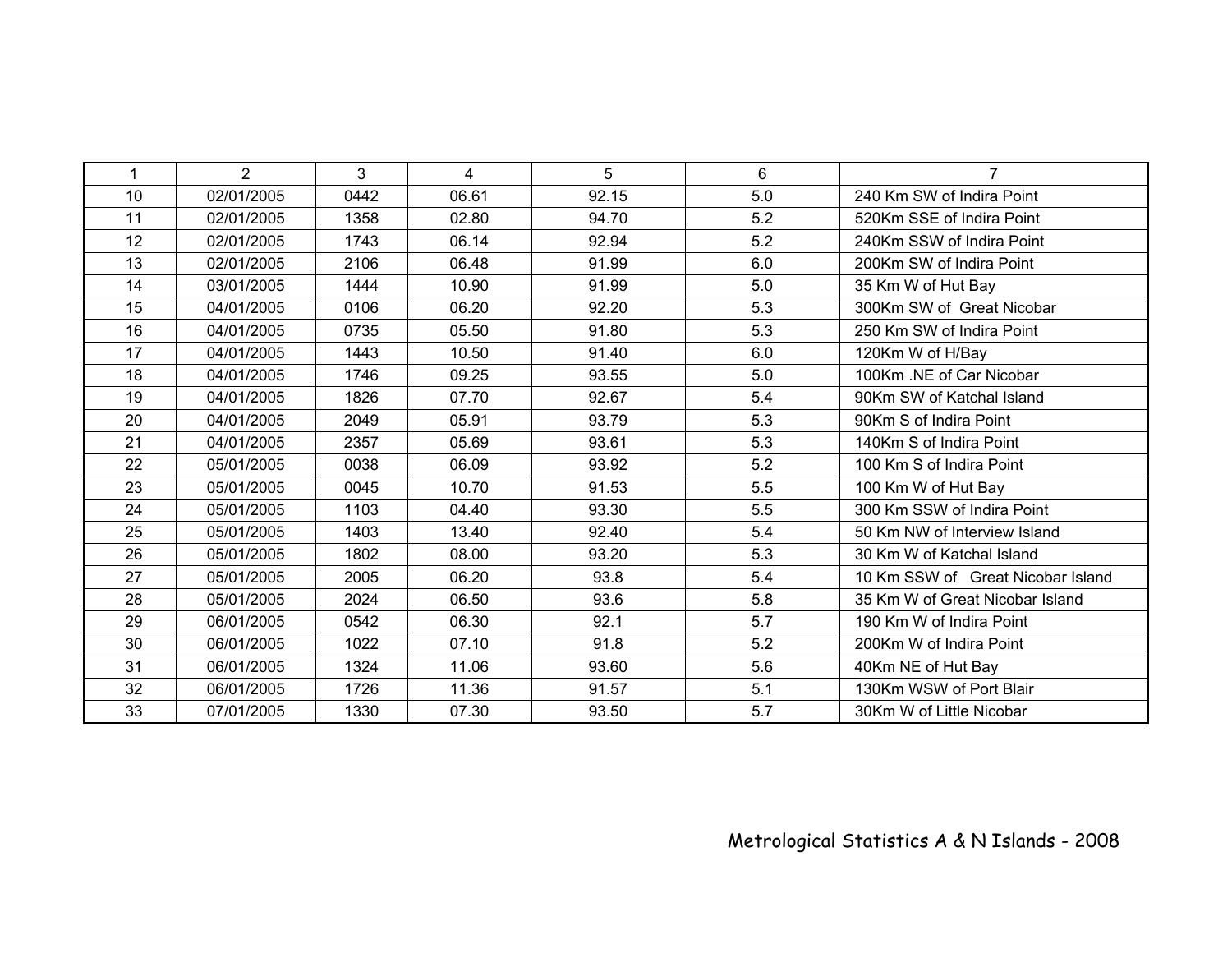| $\mathbf{1}$ | 2          | 3    | 4     | 5     | 6   | $\overline{7}$                |
|--------------|------------|------|-------|-------|-----|-------------------------------|
| 34           | 07/01/2005 | 1619 | 08.30 | 92.4  | 5.4 | 70 Km WNW of Chowra Island    |
| 35           | 08/01/2005 | 0021 | 06.40 | 92.2  | 5.2 | 240 Km SW Indira Point        |
| 36           | 08/01/2005 | 0819 | 13.40 | 93.00 | 5.0 | 40 Km SE of Sound Island      |
| 37           | 08/01/2005 | 1101 | 10.70 | 91.80 | 5.2 | 50 Km SSW of Hut Bay          |
| 38           | 08/01/2005 | 1129 | 05.30 | 93.60 | 5.0 | 250 Km S of Indira Point      |
| 39           | 08/01/2005 | 1802 | 11.90 | 92.70 | 5.3 | 30 Km N of Port Blair         |
| 40           | 08/01/2005 | 2030 | 04.70 | 91.30 | 5.2 | Indian Ocean                  |
| 41           | 09/01/2005 | 2247 | 05.40 | 93.50 | 5.4 | 280 Km SW of Indira Point     |
| 42           | 10/01/2005 | 0343 | 05.40 | 94.00 | 6.2 | 240 Km of SSW of Indira Point |
| 43           | 11/01/2005 | 1120 | 08.70 | 93.70 | 5.2 | 55 Km NE of Chowra Island     |
| 44           | 12/01/2005 | 0426 | 12.40 | 91.00 | 5.0 | 300 Km W of Interview Island  |
| 45           | 12/01/2005 | 1928 | 05.60 | 93.60 | 5.4 | 200 Km S of Indira Point      |
| 46           | 13/01/2005 | 0015 | 06.90 | 96.10 | 5.1 | 240 Km SE of Indira Point     |
| 47           | 13/01/2005 | 1100 | 12.20 | 92.30 | 5.1 | 77 Km NW of Port Blair        |
| 48           | 13/01/2005 | 1423 | 06.00 | 93.00 | 5.1 | 140 Km S of Indira Point      |
| 49           | 14/01/2005 | 2152 | 09.3  | 93.30 | 5.0 | Nicobar Island                |
| 50           | 14/01/2005 | 2318 | 12.2  | 92.50 | 5.1 | 80 Km NW of Port Blair        |
| 51           | 15/01/2005 | 1317 | 15.3  | 92.2  | 5.4 | 300 Km NNW of Sound Islands   |
| 52           | 20/01/2005 | 0221 | 4.5   | 92.0  | 5.2 | 240 Km SW of Indira Point     |
| 53           | 20/01/2005 | 2048 | 13.6  | 92.5  | 5.0 | 45 Km NW of Interview Islands |
| 54           | 21/01/2005 | 0057 | 07.4  | 92.8  | 5.2 | 110 Km W of Little Nicobar    |
| 55           | 22/01/2005 | 1829 | 6.0   | 94.5  | 5.0 | 330 Km SW of Indira Point     |
| 56           | 23/01/2005 | 0008 | 14.4  | 92.0  | 5.0 | 150 Km of Interview Island    |
| 57           | 23/01/2005 | 1001 | 5.5   | 92.5  | 5.1 | 220 Km SW of Indira Point     |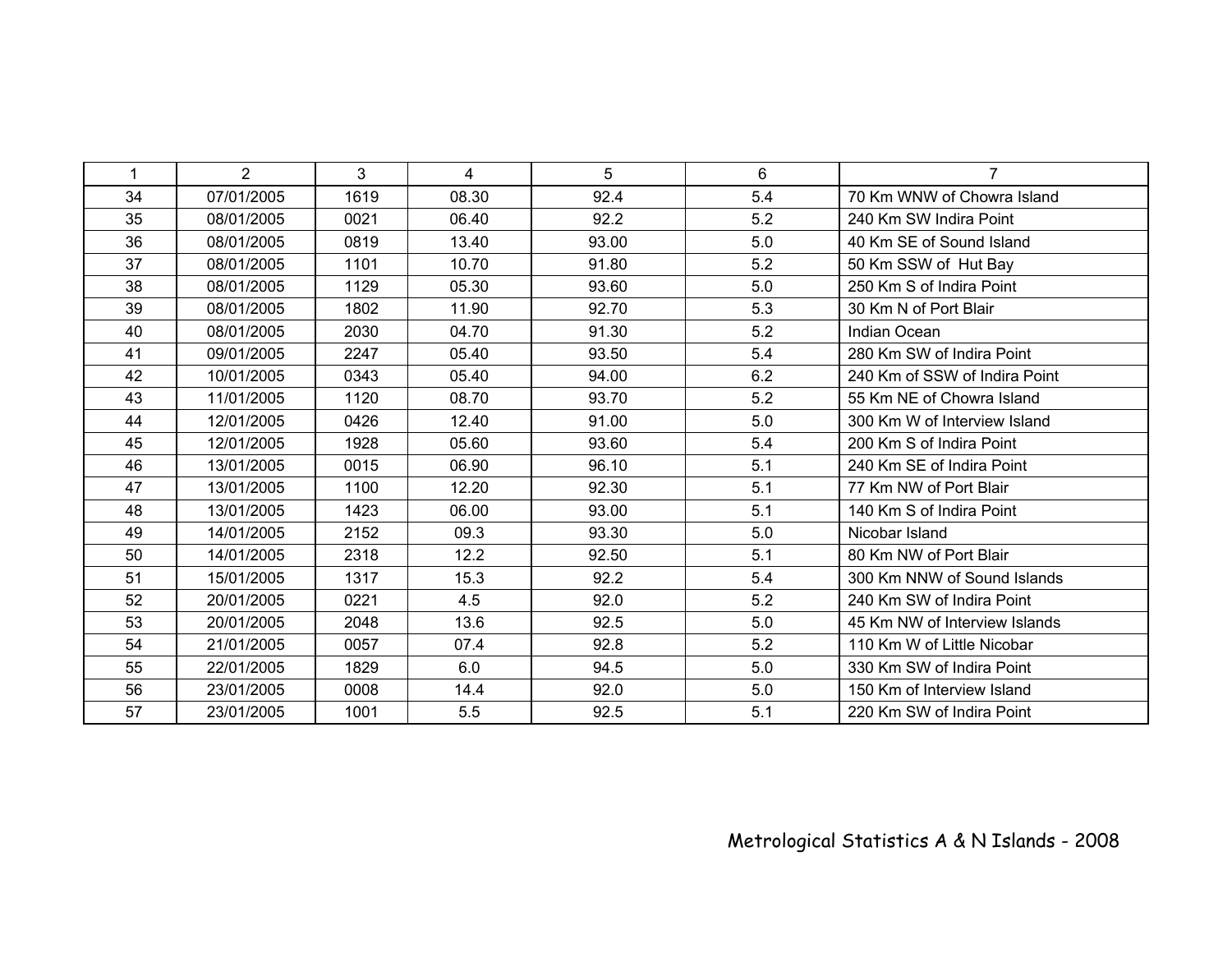| $\mathbf 1$ | $\mathbf{2}$ | $\mathbf{3}$ | 4    | 5    | 6   | $\overline{7}$                     |
|-------------|--------------|--------------|------|------|-----|------------------------------------|
| 58          | 24/01/2005   | 0947         | 7.5  | 91.8 | 6.5 | 220 Km W of Indira Point           |
| 59          | 24/1/2005    | 2330         | 9.1  | 94.5 | 5.0 |                                    |
| 60          | 26/01/2005   | 2301         | 8.4  | 93.9 | 5.7 | East coast of Car Nicobar          |
| 61          | 27/01/2005   | 0330         | 1.1  | 97.1 | 5.4 |                                    |
| 62          | 27/01/2005   | 0929         | 7.7  | 93.6 | 5.4 | Off North coast of Little Nicobar  |
| 63          | 27/01/2005   | 1052         | 08.1 | 93.1 | 5.0 | Near Kamorta Islands               |
| 64          | 27/01/2005   | 1227         | 8.8  | 93.8 | 5.8 | Off North coast of Kamorta Islands |
| 65          | 27/01/2005   | 1256         | 8.8  | 94.0 | 5.6 | Off North coast of Kamorta Islands |
| 66          | 27/01/2005   | 1306         | 8.9  | 93.9 | 5.4 | Off North coast of Kamorta Islands |
| 67          | 27/01/2005   | 1349         | 8.8  | 93.8 | 5.5 | Off North coast of Kamorta Islands |
| 68          | 27/01/2005   | 1407         | 9.3  | 94.2 | 5.1 | Off East coast of Car Nicobar      |
| 69          | 27/01/2005   | 1412         | 8.2  | 93.2 | 5.3 | West coast of Kamorta Islands      |
| 70          | 27/01/2005   | 1441         | 7.6  | 94.9 | 5.1 | Off East coast of Car Nicobar      |
| 71          | 27/01/2005   | 1456         | 8.6  | 93.9 | 5.2 | Off East coast of Kamorta Islands  |
| 72          | 27/01/2005   | 1523         | 8.9  | 93.9 | 5.4 | Off East coast of Car Nicobar      |
| 73          | 27/01/2005   | 1628         | 8.8  | 94.0 | 5.1 | Off East coast of Car Nicobar      |
| 74          | 27/01/2005   | 1714         | 8.8  | 93.8 | 5.0 | Off East coast of Car Nicobar      |
| 75          | 27/01/2005   | 1718         | 8.8  | 93.8 | 5.6 | Off East coast of Car Nicobar      |
| 76          | 27/01/2005   | 2054         | 7.6  | 96.6 | 5.1 | 220 Km East of Indira Point        |
| 77          | 27/01/2005   | 2105         | 8.5  | 93.8 | 5.3 | Off East coast of Kamorta Islands  |
| 78          | 27/01/2005   | 2229         | 8.0  | 93.4 | 5.4 | Off East coast of Kamorta Islands  |
| 79          | 27/01/2005   | 2311         | 8.4  | 93.5 | 5.4 | Off East coast of Kamorta Islands  |
| 80          | 28/01/2005   | 0023         | 8.3  | 93.8 | 5.1 | Off East coast of Kamorta Islands  |
| 81          | 28/01/2005   | 0140         | 6.9  | 93.8 | 5.1 | Off East coast of Great Nicobar    |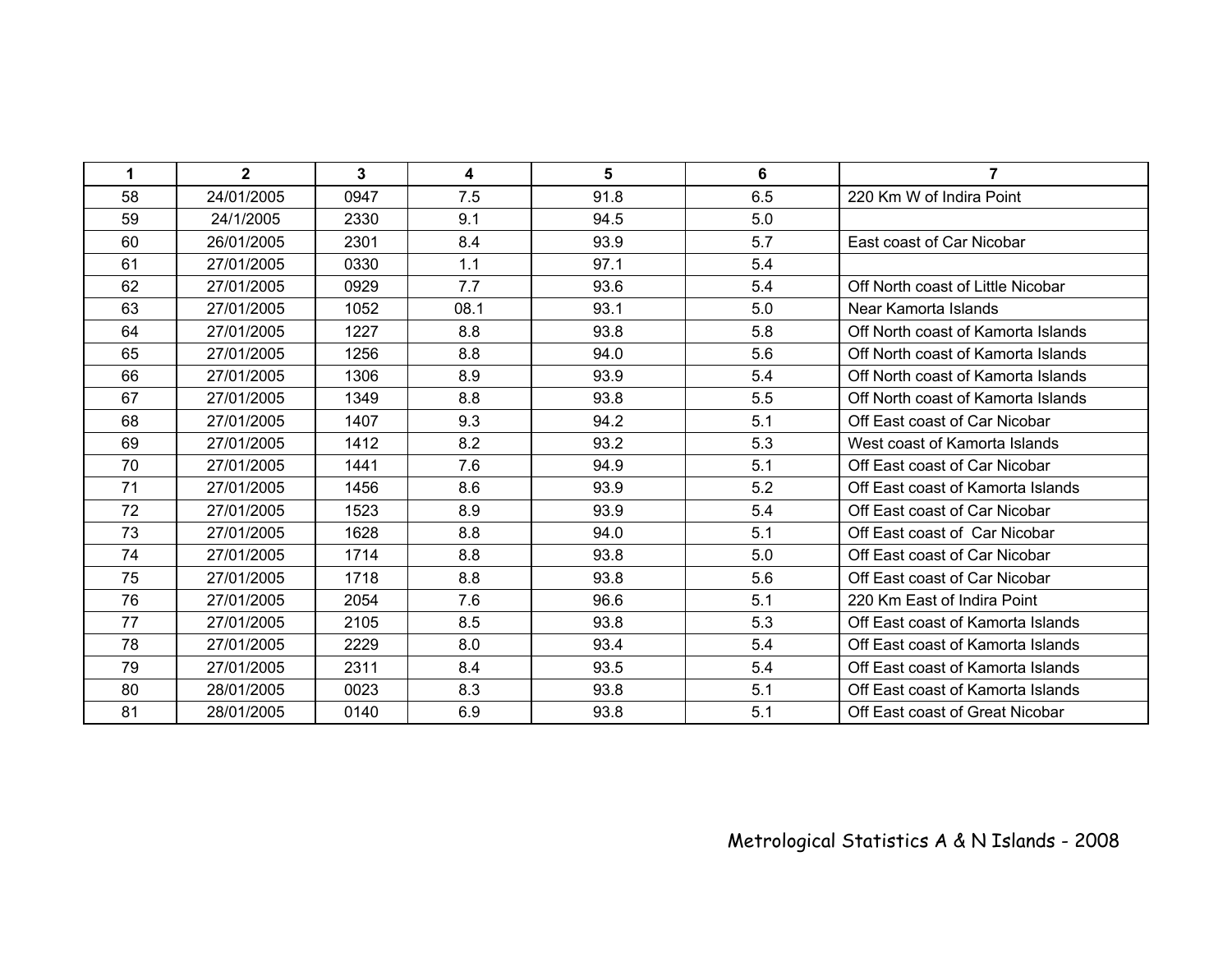| 1   | $\overline{2}$ | $\mathbf{3}$ | 4    | 5    | 6   | $\overline{7}$                    |
|-----|----------------|--------------|------|------|-----|-----------------------------------|
| 82  | 28/01/2005     | 0148         | 7.3  | 92.2 | 5.1 | Off West coast of Little Nicobar  |
| 83  | 28/01/2005     | 0215         | 8.3  | 93.4 | 5.2 | Off East coast of Kamorta Islands |
| 84  | 28/01/2005     | 0231         | 9.6  | 93.8 | 5.2 | Off East coast of Little Andaman  |
| 85  | 28/01/2005     | 0328         | 8.0  | 94.2 | 5.3 | Off East coast of Kamorta Islands |
| 86  | 28/01/2005     | 0411         | 8.8  | 93.8 | 5.5 | Off East coast of Kamorta Islands |
| 87  | 28/01/2005     | 0457         | 8.5  | 93.7 | 5.2 | Off East coast of Kamorta Islands |
| 88  | 28/01/2005     | 0902         | 7.2  | 92.0 | 5.3 | 220 Km W of Little Nicobar        |
| 89  | 28/01/2005     | 1035         | 8.5  | 94.5 | 5.1 | Near Indira Point                 |
| 90  | 28/01/2005     | 1109         | 9.6  | 95.2 | 5.2 | 450 Km E of Great Nicobar         |
| 91  | 28/01/2005     | 1141         | 8.7  | 93.7 | 5.6 | 60 Km NW of Chowra Island         |
| 92  | 28/01/2005     | 1319         | 8.3  | 93.3 | 5.3 | 60 Km W of Chowra Island          |
| 93  | 28/01/2005     | 1723         | 8.7  | 93.8 | 5.4 | 100 Km NW of Chowra Island        |
| 94  | 28/01/2005     | 1807         | 8.7  | 93.7 | 5.2 | 90 Km NW of Chowra Island         |
| 95  | 28/01/2005     | 2320         | 8.3  | 94.5 | 5.3 | 90 Km E of Chowra Island          |
| 96  | 29/01/2005     | 0049         | 8.9  | 93.8 | 5.4 | 85 Km SE of Car Nicobar           |
| 97  | 29/01/2005     | 0406         | 8.6  | 93.6 | 5.2 | 100 Km SE of Car Nicobar          |
| 98  | 29/01/2005     | 0644         | 8.2  | 93.2 | 5.3 | 50 Km of Katchal Islands          |
| 99  | 29/01/2005     | 0720         | 9.2  | 95.5 | 5.3 | 240 Km E of Car Nicobar           |
| 100 | 29/01/2005     | 0908         | 9.2  | 94.1 | 5.4 | 140 Km E of Car Nicobar           |
| 101 | 29/01/2005     | 1114         | 13.2 | 92.7 | 5.4 | 70 Km SW of Diglipur (N/A)        |
| 102 | 29/01/2005     | 2207         | 8.3  | 94.3 | 5.1 | 60 Km E of Chowra Islands         |
| 103 | 30/01/2005     | 0036         | 7.8  | 92.9 | 5.3 | 40 Km SW of Katchal               |
| 104 | 30/01/2005     | 0139         | 8.7  | 93.8 | 5.4 | 140 Km SE of Car Nicobar          |
| 105 | 30/01/2005     | 0159         | 9.9  | 94.9 | 5.7 | 340 Km SE of Hut bay              |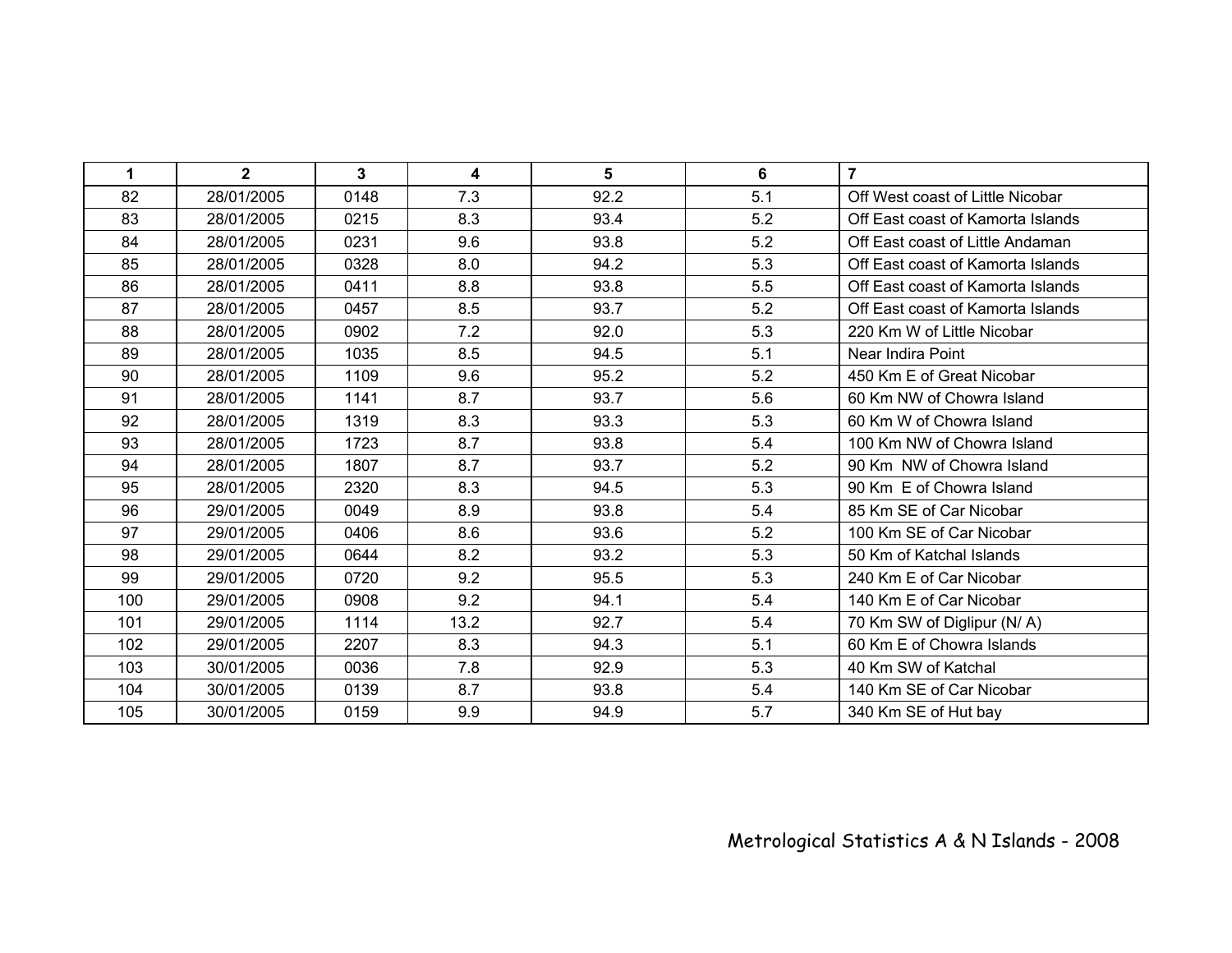| 1   | $\overline{2}$ | 3    | $\overline{4}$ | 5    | 6   | $\overline{7}$                   |
|-----|----------------|------|----------------|------|-----|----------------------------------|
| 106 | 30/01/2005     | 0334 | 8.5            | 95.4 | 5.2 | 300 Km E of Car Nicobar          |
| 107 | 30/01/2005     | 0537 | 9.1            | 94.0 | 5.3 | 140 Km SE of Car Nicobar         |
| 108 | 30/01/2005     | 0604 | 9.0            | 94.4 | 5.0 | 120 Km SE of Car Nicobar         |
| 109 | 30/01/2005     | 0756 | 9.3            | 94.2 | 5.1 | 150Km E of Car Nicobar           |
| 110 | 30/01/2005     | 0805 | 8.7            | 93.8 | 5.3 | 100 Km NE of Chowra Islands      |
| 111 | 30/01/2005     | 0844 | 6.9            | 91.9 | 5.3 | 190 Km W of Cambell Bay          |
| 112 | 30/01/2005     | 1156 | 13.8           | 92.6 | 5.0 | 100 Km NW of Sound Islands       |
| 113 | 30/01/2005     | 1232 | 13.3           | 92.7 | 5.0 | 70 Km NW of Sound Islands        |
| 114 | 30/01/2005     | 1400 | 8.4            | 93.4 | 5.0 | 50 Km E of Chowra Islands        |
| 115 | 30/01/2005     | 2103 | 8.6            | 93.9 | 5.5 | 90 Km E of Chowra Islands        |
| 116 | 31/01/2005     | 0310 | 11.5           | 91.7 | 5.1 | 180 Km W of Port Blair           |
| 117 | 31/01/2005     | 2200 | 8.8            | 93.9 | 5.2 | East coast of Car Nicobar        |
| 118 | 01/02/2005     | 0638 | 8.8            | 93.8 | 5.3 | East coast of Car Nicobar        |
| 119 | 01/02/2005     | 1605 | 10.3           | 94.5 | 5.2 | 330Km East of Hut Bay            |
| 120 | 01/02/2005     | 1925 | 10.8           | 94.8 | 5.2 | 360Km East of Hut Bay            |
| 121 | 01/02/2005     | 1946 | 6.2            | 94.2 | 5.2 | 280 Km S of Indira Point         |
| 122 | 02/02/2005     | 0700 | 10.1           | 94.5 | 5.0 | 300Km East of Hut Bay            |
| 123 | 02/02/2005     | 1853 | 9.3            | 94.4 | 5.2 | Off East coast of Car Nicobar    |
| 124 | 03/02/2005     | 0211 | 7.2            | 92.1 | 5.2 | Off West coast of Great Nicobar  |
| 125 | 03/02/2005     | 0526 | 9.6            | 94.5 | 5.1 | Off East coast of Car Nicobar    |
| 126 | 03/02/2005     | 1021 | 6.4            | 92.1 | 5.8 | Off coast of Great Nicobar       |
| 127 | 04/02/2005     | 1515 | 8.9            | 93.9 | 5.5 | Off East coast of Car Nicobar    |
| 128 | 05/02/2005     | 2306 | 8.4            | 93.6 | 5.8 | Off North coast of Kamorta       |
| 129 | 06/02/2005     | 0954 | 14.0           | 93.0 | 5.6 | Off North coast of North Andaman |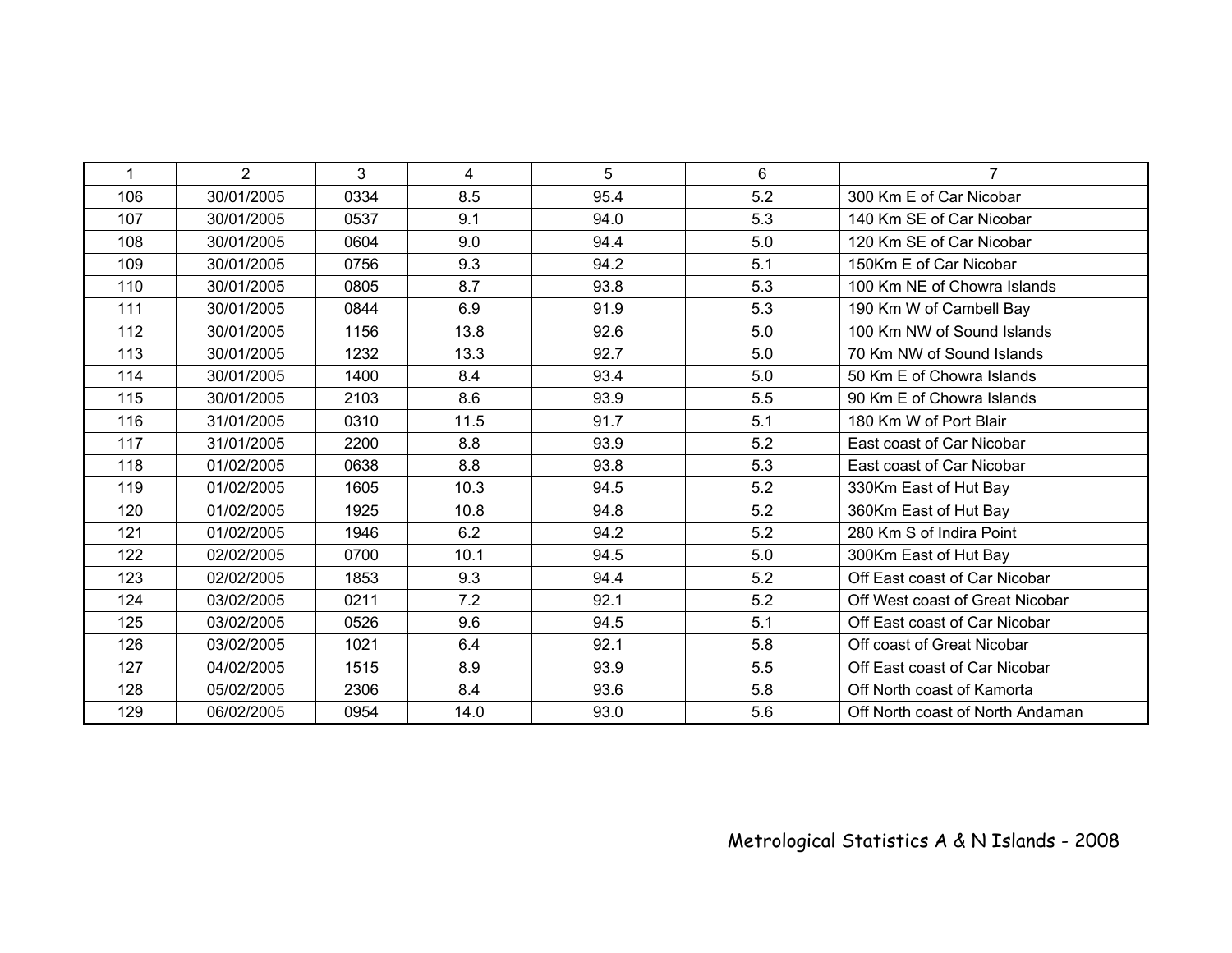| 1   | $\overline{2}$ | 3    | 4    | 5    | 6   | $\overline{7}$                   |
|-----|----------------|------|------|------|-----|----------------------------------|
| 130 | 06/02/2005     | 1137 | 7.7  | 94.1 | 5.4 | 60 Km SE of Nancowary            |
| 131 | 06/02/2005     | 1643 | 8.9  | 92.6 | 5.1 | North coast of Kamorta           |
| 132 | 07/02/2005     | 0544 | 8.2  | 93.4 | 5.3 | East coast of Kamorta            |
| 133 | 09/02/2005     | 0816 | 7.1  | 91.9 | 5.5 | Off West coast of Great Nicobar  |
| 134 | 09/02/2005     | 1858 | 5.0  | 93.8 | 5.4 | 400 Km S of Indira Point         |
| 135 | 10/02/2005     | 0705 | 7.8  | 93.3 | 5.0 | 50 Km SW of Katchal              |
| 136 | 16/02/2005     | 1350 | 8.9  | 93.9 | 5.6 | Off East coast of Kamorta        |
| 137 | 19/02/2005     | 0104 | 6.4  | 94.1 | 5.7 | Off South coast of Great Nicobar |
| 138 | 20/02/2005     | 1714 | 12.0 | 92.2 | 5.4 | South Andaman                    |
| 139 | 20/02/2005     | 1140 | 3.5  | 93.7 | 5.2 | 250 Km South of Indira Point     |
| 140 | 22/02/2005     | 2240 | 11.8 | 91.8 | 5.6 | 60 Km West of Port Blair         |
| 141 | 24/02/2005     | 1306 | 3.9  | 94.7 | 5.2 | 300 Km South of Indira Point     |
| 142 | 25/02/2005     | 0211 | 3.7  | 93.8 | 5.0 | 340 Km South of Indira Point     |
| 143 | 26/02/2005     | 1827 | 4.0  | 94.7 | 5.9 | 300 Km South of Indira Point     |
| 144 | 11/03/2005     | 1830 | 8.8  | 93.9 | 5.3 | 140Km East of Car Nicobar        |
| 145 | 12/03/2005     | 0405 | 5.4  | 95.2 | 5.5 | 200 Km South of Indira Point     |
| 146 | 13/03/2005     | 0414 | 10.0 | 92.1 | 5.3 | 75km SW of Hut Bay               |
| 147 | 13/03/2005     | 0749 | 11.7 | 93.0 | 5.3 | 40Km East of Port Blair          |
| 148 | 14/03/2005     | 0343 | 6.4  | 94.0 | 5.6 | Off South coast of Great Nicobar |
| 149 | 16/03/2005     | 1210 | 5.0  | 95.0 | 5.3 | 300 Km South of Indira Point     |
| 150 | 18/03/2005     | 0451 | 5.7  | 94.9 | 5.4 | 110 Km SE of Indira Point        |
| 151 | 21/03/2005     | 1944 | 12.3 | 92.1 | 5.0 | Off West coast of Middle Andaman |
| 152 | 22/03/2005     | 1509 | 13.2 | 92.3 | 5.3 | Off West coast of North Andaman  |
| 153 | 23/03/2005     | 1447 | 12.6 | 92.8 | 5.3 | Off West coast of Middle Andaman |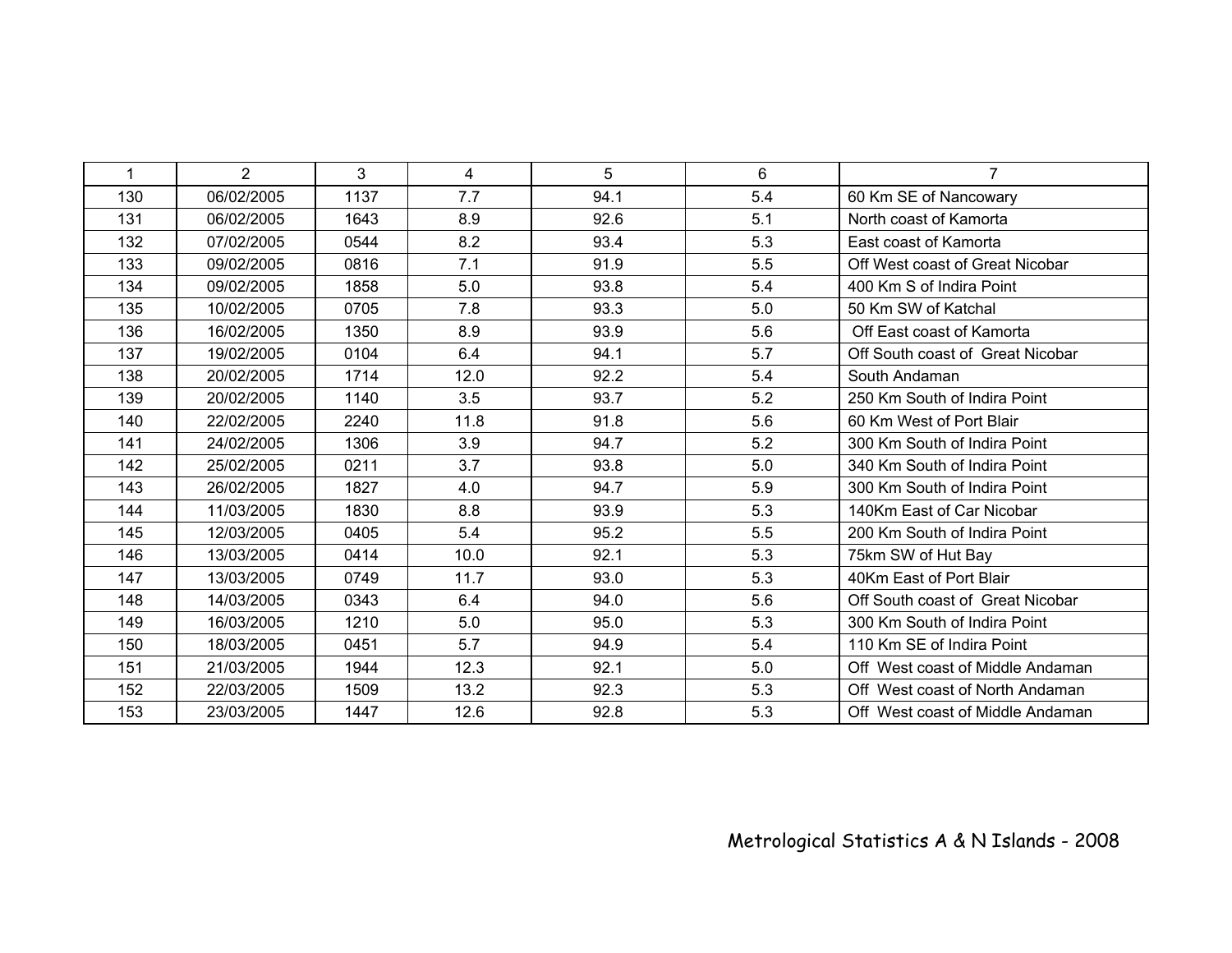| 1   | $\overline{2}$ | 3    | 4     | 5     | 6   | $\overline{7}$                              |
|-----|----------------|------|-------|-------|-----|---------------------------------------------|
| 154 | 25/03/2005     | 0635 | 6.5   | 93.9  | 5.4 | South of Great Nicobar Island               |
| 156 | 26/03/2005     | 2110 | 4.9°S | 129.5 | 5.6 | <b>Bandra Sea</b>                           |
| 156 | 03/04/2005     | 0348 | 3.4   | 92.6  | 5.2 | 250 Km South of Indira Point                |
| 157 | 03/04/2005     | 2013 | 10.40 | 93.1  | 5.3 | SE of Little Andaman                        |
| 158 | 18/04/2005     | 0308 | 10.1  | 93.9  | 5.0 | Near to Hut Bay                             |
| 159 | 26/04/2005     | 0746 | 8.9   | 92.2  | 5.1 | SW of Car Nicobar                           |
| 160 | 27/04/2005     | 0746 | 8.9   | 92.2  | 5.1 | SW of Car Nicobar                           |
| 161 | 27/04/2005     | 1935 | 8.8   | 93.8  | 5.2 | Off Sea coast of Great Nicobar              |
| 162 | 04/05/2005     | 0802 | 9.7   | 91.6  | 5.5 | NW of Car Nicobar                           |
| 163 | 18/05/2005     | 1708 | 5.9   | 92.5  | 6.1 | Off SW Coast of Great Nicobar               |
| 164 | 22/05/2005     | 0431 | 5.3   | 93.5  | 5.5 | West coast of Great Nicobar                 |
| 165 | 26/05/2005     | 1539 | 6.2   | 92.0  | 5.5 | Off South Coast of Great Nicobar            |
| 166 | 31/05/2005     | 1258 | 6.0   | 93.9  | 5.0 | Off South Coast of Great Nicobar            |
| 167 | 14/06/2005     | 0058 | 8.2   | 93.6  | 5.2 | Kamorta                                     |
| 168 | 17/06/2005     | 0808 | 6.0   | 94.2  | 5.5 | South East Coast of Great Nicobar           |
| 169 | 02/07/2005     | 2342 | 14.0  | 93.4  | 5.1 | North Andaman                               |
| 170 | 13/07/2005     | 0600 | 10.7  | 92.0  | 5.5 | Off W. coast of Little Andaman              |
| 171 | 18/07/2005     | 0735 | 08.5S | 123.6 | 5.3 | <b>Bandra Sea</b>                           |
| 172 | 24/07/2005     | 2112 | 8.4   | 92.5  | 7.2 | W.C of Nicobar Island, 420Km. SW of P/Blair |
| 173 | 25/07/2005     | 0747 | 7.6   | 92.3  | 5.3 | Nicobar Island                              |
| 174 | 25/07/2005     | 0856 | 8.9   | 91.4  | 5.7 | Off W Coast of Nicobar Islands              |
| 175 | 25/07/2005     | 1814 | 8.6   | 91.1  | 5.3 | Off W Coast of Nicobar Islands              |
| 176 | 26/07/2005     | 1202 | 9.3   | 90.8  | 5.4 | Off W Coast of Nicobar Islands              |
| 177 | 29/07/2005     | 1757 | 9.2   | 90.7  | 5.4 | Off W Coast of Nicobar Islands              |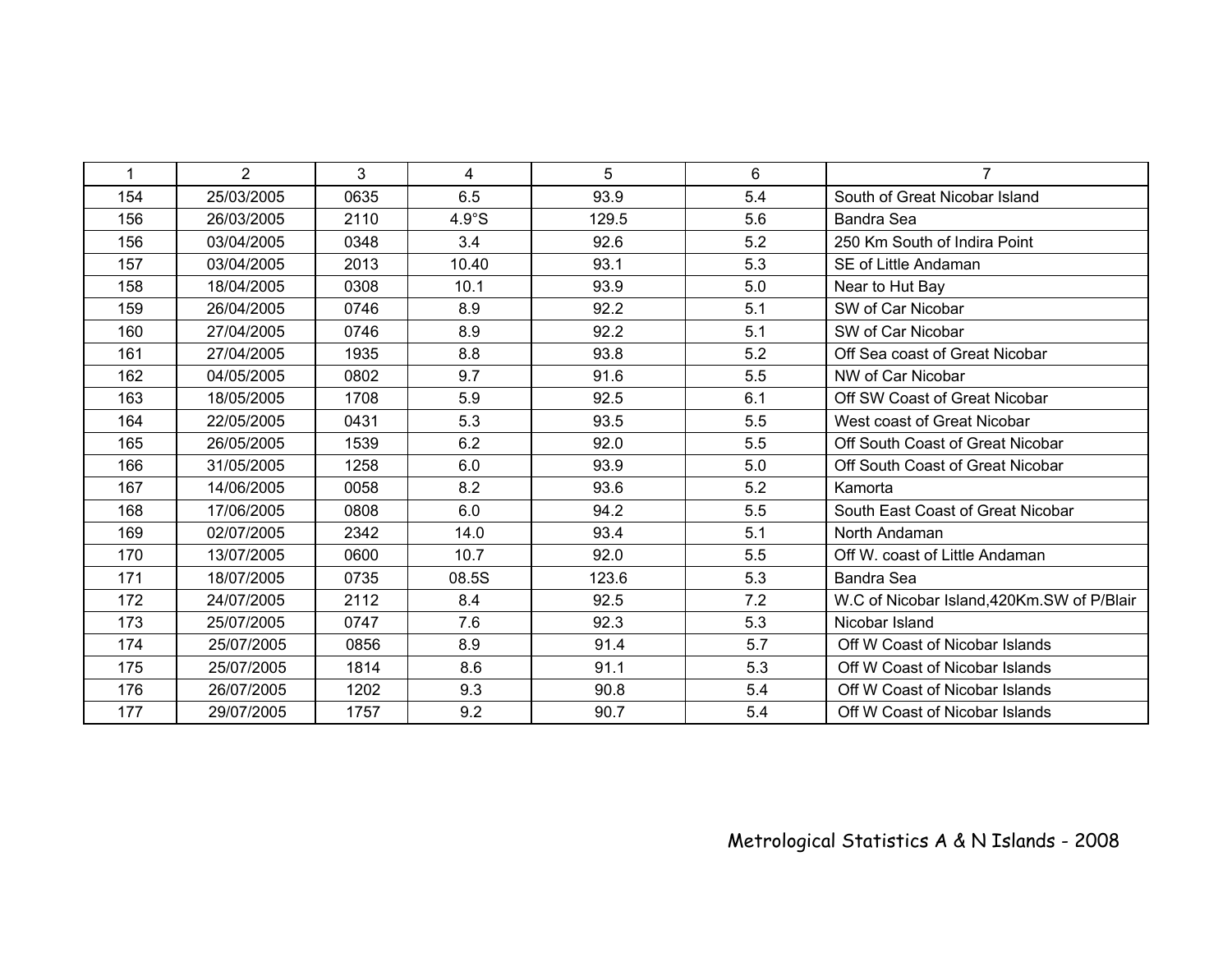| 1   | $\mathbf{2}$ | $\mathbf{3}$ | 4    | 5    | 6   | $\overline{7}$                  |
|-----|--------------|--------------|------|------|-----|---------------------------------|
| 178 | 03/08/2005   | 13.03        | 11.9 | 92.7 | 5.2 | 38Km SSE of Port Blair          |
| 179 | 04/08/2005   | 05.14        | 6.9  | 92.4 | 5.4 | Nicobar Island                  |
| 180 | 05/08/2005   | 11.42        | 10.7 | 91.6 | 5.0 | Off W Coast of Little Andaman   |
| 181 | 09/08/2005   | 16.53        | 8.3  | 93.9 | 5.6 | Nicobar Island                  |
| 182 | 15/08/2005   | 0148         | 13.3 | 92.2 | 5.3 | Off West Coast of N. Andaman    |
| 183 | 21/08/2005   | 1357         | 12.5 | 91.7 | 4.7 | North Andaman Islands           |
| 184 | 28/082005    | 1014         | 6.2  | 93.8 | 5.5 | Off South coast of G Nicobar    |
| 185 | 29/08/2005   | 2015         | 11.4 | 91.9 | 5.1 | Off W. coast of S. Andaman      |
| 186 | 06/09/2005   | 1641         | 8.3  | 91.0 | 5.0 | Nicobar Islands                 |
| 187 | 07/09/2005   | 1239         | 6.8  | 95.0 | 5.0 | Off East coast of G Nicobar     |
| 188 | 13/09/2005   | 2003         | 8.5  | 92.1 | 5.5 | Off South Coast of Car Nicobar  |
| 189 | 14/09/2005   | 1347         | 8.7  | 91.4 | 5.1 | Off West Coast of Nicobar       |
| 190 | 18/09/2005   | 0917         | 7.9  | 94.0 | 5.4 | Nicobar Islands                 |
| 191 | 04/10/2005   | 0339         | 6.4  | 93.6 | 5.3 | <b>Great Nicobar Islands</b>    |
| 192 | 05/10/2005   | 1749         | 8.6  | 91.9 | 5.3 | Off W. Coast of Nicobar Islands |
| 193 | 06/10/2005   | 0823         | 7.7  | 93.0 | 5.1 | Off W. Coast of Nicobar Islands |
| 194 | 11/10/2005   | 0908         | 11.2 | 92.1 | 5.5 | South Andaman                   |
| 195 | 11/10/2005   | 1951         | 12.2 | 92.3 | 5.0 | Off W. coast of South Andaman   |
| 196 | 16/10/2005   | 1529         | 10.7 | 92.1 | 5.2 | West of Little, Andaman         |
| 197 | 31/10/2005   | 16.04        | 17.5 | 92.2 | 5.1 | Central Bay of Bengal           |
| 198 | 09/11/2005   | 13.47        | 12.0 | 92.5 | 5.0 | Andaman Island                  |
| 199 | 22/11/2005   | 17.49        | 14.0 | 93.0 | 5.0 | Off West coast of North Andaman |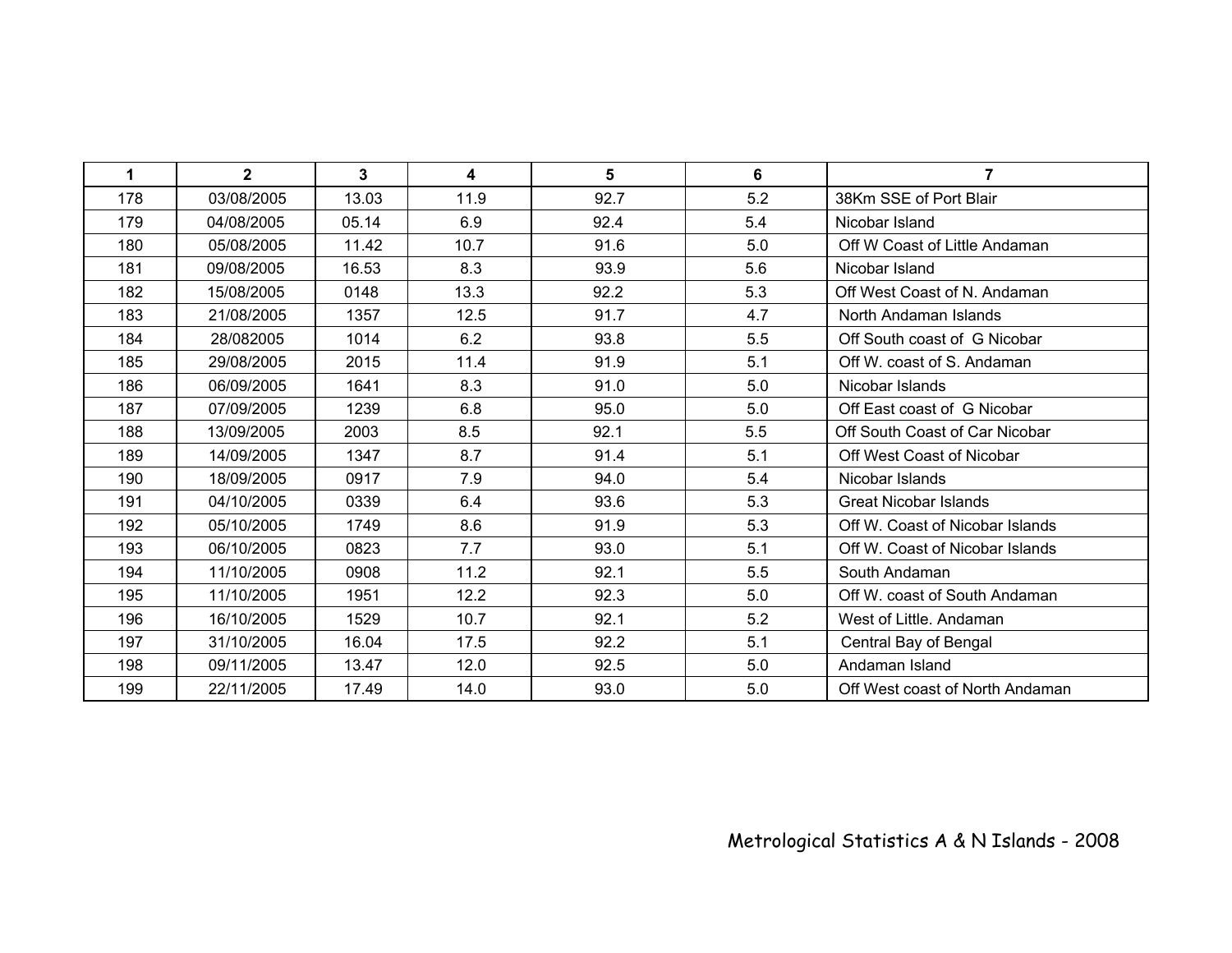| <b>Year 2006</b>        |                |       |        |      |     |                                   |  |
|-------------------------|----------------|-------|--------|------|-----|-----------------------------------|--|
| 1                       | $\overline{2}$ | 3     | 4      | 5    | 6   | $\overline{7}$                    |  |
| 1                       | 06/01/2006     | 09.55 | 12.3   | 96.6 | 5.7 | N. Andaman sea                    |  |
| $\overline{2}$          | 11/01/2006     | 23.59 | 12.5   | 92.4 | 4.8 | W. Middle Andaman (felt)          |  |
| 3                       | 15/01/2006     | 12.06 | 13.7   | 92.1 | 5.1 | Andaman Island                    |  |
| $\overline{\mathbf{4}}$ | 20/01/2006     | 22.30 | 11.4   | 92.1 | 4.2 | WSW of Port Blair                 |  |
| 5                       | 21/01/2006     | 09.37 | 13.1   | 92.6 | 5.9 | W.Coast of N. Andaman             |  |
| $6\phantom{a}$          | 04/02/2006     | 02.04 | $11.7$ | 92.1 | 5.9 | 84 Km.of W of Port Blair          |  |
| $\overline{7}$          | 05/02/2006     | 19.11 | 11.7   | 91.4 | 5.0 | W coast of Port Blair             |  |
| 8                       | 09/03/2006     | 20.42 | 10.5   | 94.1 | 5.2 | 160 Km East of Hut Bay            |  |
| $\boldsymbol{9}$        | 09/03/2006     | 20.49 | 11.2   | 94.5 | 5.0 | 200 Km East of Hut Bay            |  |
| 10                      | 09/03/2006     | 23.52 | 10.4   | 94.0 | 5.1 | 150 Km East of Hut Bay            |  |
| 11                      | 10/03/2006     | 09.35 | 10.5   | 94.3 | 5.2 | 180 Km East of Hut Bay            |  |
| 12                      | 10/03/2006     | 10.13 | 9.9    | 93.4 | 5.2 | 120 Km East of Hut Bay            |  |
| 13                      | 11/03/2006     | 17.19 | 11.1   | 94.5 | 5.0 | 200 Km East of Hut Bay            |  |
| 14                      | 13/03/2006     | 04.29 | 14.1   | 93.3 | 5.2 | 40 Km NE of Diglipur              |  |
| 15                      | 16/03/2006     | 19.29 | 11.2   | 94.8 | 5.0 | 200 Km East of Hut Bay            |  |
| 16                      | 16/03/2006     | 20.42 | 5.9    | 94.3 | 5.1 | 100Km SE of Indira Point          |  |
| 17                      | 25/03/2006     | 12.41 | 12.7   | 92.9 | 4.4 | 116Km North of Port Blair (felt)  |  |
| 18                      | 03/04/2006     | 18.02 | 11.5   | 93.3 | 4.3 | 70 Km East of Port Blair (felt)   |  |
| 19                      | 12/04/2006     | 13.26 | 11.7   | 92.3 | 4.4 | Felt                              |  |
| 20                      | 14/04/2006     | 15.56 | 9.4    | 93.0 | 5.0 | Off North coast of Car Nicobar    |  |
| 21                      | 21/04/2006     | 07.30 | 12.0   | 92.5 | 4.1 | 60 Km SSW of Port Blair (felt)    |  |
| 22                      | 24/04/2006     | 12.19 | 13.3   | 91.7 | 4.7 | Off West cost of N/Andaman [felt] |  |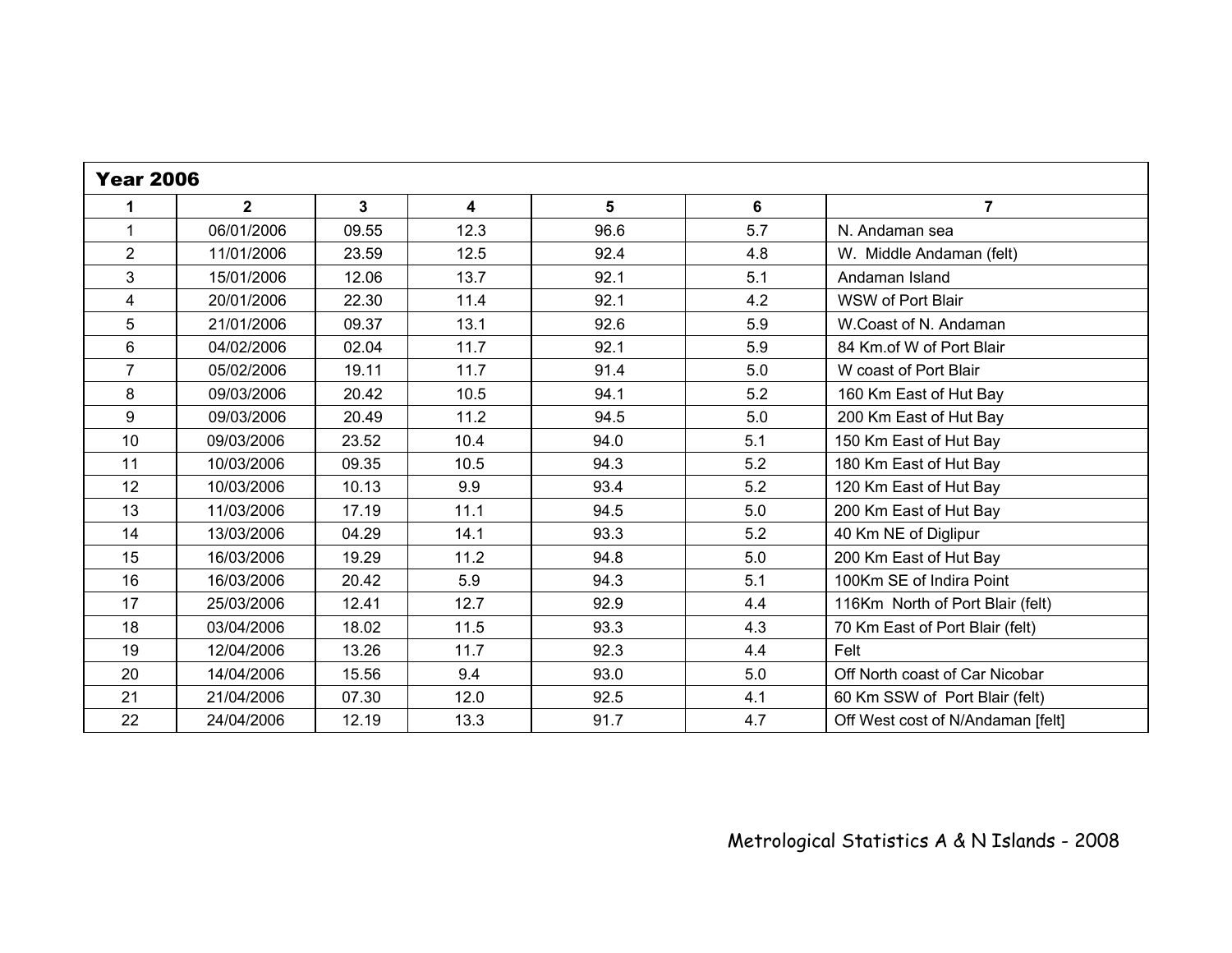| 1                | $\overline{2}$ | 3     | 4      | 5     | 6                | $\overline{7}$                    |
|------------------|----------------|-------|--------|-------|------------------|-----------------------------------|
| 23               | 08/05/2006     | 04.05 | 12.57  | 93.2  | 4.4              | Near Port Blair [felt]            |
| 24               | 17/05/2006     | 12.17 | 07.6   | 91.8  | 4.8              | West cost of Great Nicobar [felt] |
| 25               | 21/05/2006     | 11.40 | 16.2   | 93.0  | 5.0              | East Central Bay off Bengal       |
| 26               | 03/06/2006     | 18.31 | 13.1   | 92.1  | 5.3              | Andaman Island                    |
| 27               | 21/06/2006     | 18.05 | 07.2   | 92.1  | 5.5              | Nicobar Islands                   |
| 28               | 27/06/2006     | 20.32 | 09.6   | 94.1  | 5.2              | Nicobar Islands                   |
| 29               | 27/06/2006     | 23.37 | 06.9   | 92.8  | 5.8              | Nicobar Islands                   |
| 30               | 27/07/2006     | 13.32 | 12.0   | 92.8  | 4.6              | 35km from Port Blair [felt]       |
| 31               | 02/08/2006     | 18.42 | 09.6   | 92.4  | 5.0              | Nicobar Island                    |
| 32               | 25/08/2006     | 13.33 | 12.5N  | 95.1E | 5.0              | North Andaman                     |
| 33               | 08/09/2006     | 14.47 | 10.9N  | 91.6E | 4.5 (Felt Shock) | West Coast of Little Andaman      |
| 34               | 25/09/2006     | 17.11 | 105.0N | 92.1E | 5.0              | S.W of Little Andaman             |
| 35               | 28/09/2006     | 18.53 | 120.0N | 95.1E | 5.0              | North Andaman Sea                 |
| 36               | 28/09/2006     | 20.09 | 94.4N  | 94.7E | 5.0              | North Andaman Sea                 |
| 37               | 17/10/2006     | 13.29 | 10.7N  | 90.8E | 5.0              | Moderate off West coast of A&N    |
| 38               | 20/10/2006     | 11.43 | 12.0N  | 92.8E | 4.4              | South Andaman                     |
| 39               | 23/12/2006     | 01.21 | 10.5N  | 92.5E | 5.9              | South Andaman (felt shock)        |
| <b>Year 2007</b> |                |       |        |       |                  |                                   |
| 1                | 03/01/2007     | 18.18 | 05.6N  | 93.3N | 5.3              | Off coast of Nicobar Island       |
| $\overline{2}$   | 08/01/2007     | 18.19 | 07.9N  | 92.8E | 5.7              | Off West coast Nicobar Island     |
| 3                | 12/01/2007     | 10.11 | 08.9N  | 91.0E | 5.0              | West coast Car Nicobar Island     |
| 4                | 15/01/2007     | 11.44 | 12.9N  | 93.0E | 5.0              | North of Middle Island            |
| 5                | 28/01/2007     | 22.33 | 13.3 N | 92.9  | 4.8 (felt shock) | North Andaman (felt)              |
| 6                | 30/01/2007     | 01.19 | 08.6 N | 93.3  | 5.2              | North of Kamorta Island           |

## Metrological Statistics A & N Islands - 2008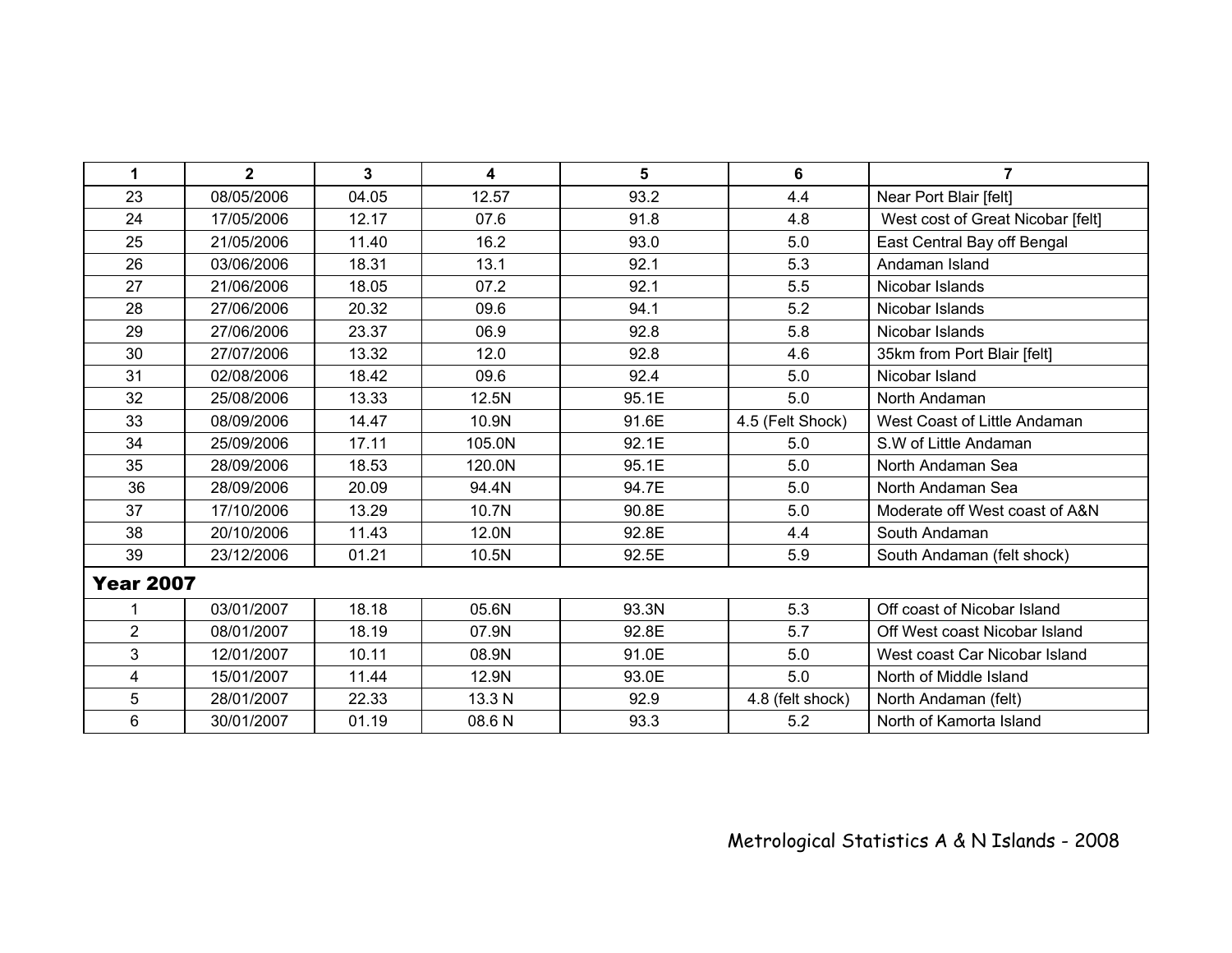| 1  | $\mathbf{2}$ | 3     | 4      | 5     | 6   |                                               |
|----|--------------|-------|--------|-------|-----|-----------------------------------------------|
| 7  | 04/02/2007   | 02.2  | 11.0 N | 90.4  | 5.2 | Off West coast Little Andaman                 |
| 8  | 05/02/2007   | 14.15 | 11.9 N | 92.1  | 4.8 | Off West coast of Andaman Island (felt shock) |
| 9  | 01/03/2007   | 10.38 | 10.2 N | 92.6  | 5.4 | South coast of Little Andaman                 |
| 10 | 26/03/2007   | 15.32 | 10.0 N | 92.6  | 4.7 | South of Hut Bay (felt shock)                 |
| 11 | 30/03/2007   | 05.20 | 11.4 N | 91.7  | 4.4 | West coast of South Andaman(felt shock)       |
| 12 | 10/04/2007   | 19.27 | 13.2 N | 92.1  | 5.6 | Andaman Island                                |
| 13 | 01/06/2007   | 04.48 | 08.2 N | 93.2  | 5.4 | Nicobar Island                                |
| 14 | 04/06/2007   | 06.52 | 9.4 N  | 93.7  | 5.2 | Nicobar Island                                |
| 15 | 07/06/2007   | 17.08 | 11.0 N | 90.3  | 4.9 | 250 km West of Little Andaman                 |
| 16 | 27/06/2007   | 14.28 | 10.3 N | 92.4  | 4.6 | Andaman Island (felt Shock)                   |
| 17 | 25/07/2007   | 06.50 | 10.0   | 90.4  | 4.5 | Received from Delhi                           |
| 18 | 25/07/2007   | 06.50 | 12.7   | 92.9  | 4.5 | Local Analysis (felt) Diglipur                |
| 19 | 26/07/2007   | 05.06 | 07.4   | 92.3  | 5.9 | Nicobar Island                                |
| 20 | 04/08//2007  | 11.45 | 10.5N  | 93.5E | 4.7 | East of H/Bay (felt)                          |
| 21 | 25/08/2007   | 22.33 | 4.6N   | 93.8E | 5.4 | Andaman Island                                |
| 22 | 19/09/2007   | 18.14 | 10.2N  | 91.7E | 5.0 | Andaman sea (felt shock)                      |
| 23 | 10/10/2007   | 17.56 | 10.3N  | 91.7E | 5.1 | SW of Little Andaman                          |

\* From 11.10.2007 to 31.12.2007 no felt shock of above 5.0 richer scale magnitude in Andaman and Nicobar Island is reported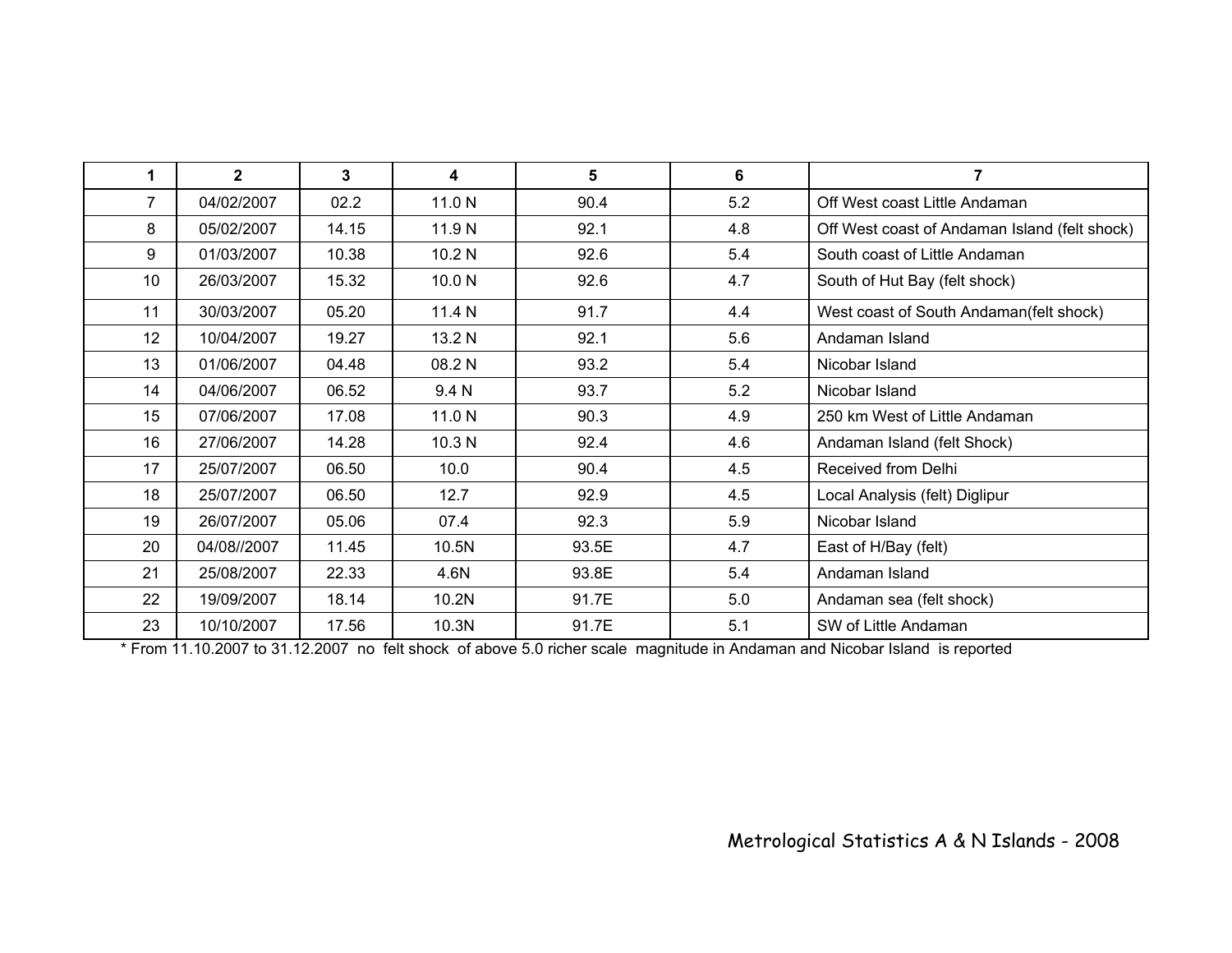| <b>Year 2008</b> |              |       |                         |       |     |                 |  |
|------------------|--------------|-------|-------------------------|-------|-----|-----------------|--|
| 1                | $\mathbf{2}$ | 3     | $\overline{\mathbf{4}}$ | 5     | 6   | $\overline{7}$  |  |
| $\mathbf 1$      | 14/01/2008   | 19.09 | 10.4N                   | 92.5E | 5.8 | Andaman Islands |  |
| $\overline{2}$   | 17/04/2008   | 13.59 | 8.9N                    | 91.4E | 5.3 | Nicobar Islands |  |
| 3                | 28/04/2008   | 09.05 | 12.4N                   | 92.6E | 4.4 | Middle Andaman  |  |
| 4                | 19/06/2008   | 06.06 | 6.7N                    | 92.4E | 4.8 | Nicobar Islands |  |
| 5                | 27/06/2008   | 17.10 | 11.0N                   | 91.6E | 6.7 | Andaman Islands |  |
| 6                | 27/06/2008   | 18.37 | 11.3N                   | 91.7E | 5.8 | Andaman Islands |  |
| $\overline{7}$   | 27/06/2008   | 23.35 | 10.7N                   | 92.0E | 5.0 | Andaman Islands |  |
| 8                | 28/06/2008   | 10.05 | 11.3N                   | 91.3E | 5.4 | Andaman Islands |  |
| 9                | 28/06/2008   | 18.25 | 10.8N                   | 91.7E | 6.1 | Andaman Islands |  |
| 10               | 28/06/2008   | 20.59 | 11.2N                   | 91.5E | 5.5 | Andaman Islands |  |
| 11               | 29/06/2008   | 06.02 | 11.3N                   | 91.7E | 5.1 | Andaman Islands |  |
| 12               | 29/06/2008   | 09.45 | 11.0N                   | 91.3E | 5.2 | Andaman Islands |  |
| 13               | 07/07/2008   | 15.29 | 10.7N                   | 91.6E | 5.0 | Andaman Islands |  |
| 14               | 26/07/2008   | 05.36 | 11.7N                   | 91.8E | 5.2 | Andaman Islands |  |
| 15               | 26/07/2008   | 22.20 | 11.5N                   | 92.7E | 5.0 | Andaman Islands |  |
| 16               | 05/08/2008   | 15.39 | 14.0N                   | 93.6E | 5.4 | Andaman Islands |  |
| 17               | 10/08/2008   | 13.51 | 11.1N                   | 91.6E | 6.0 | Andaman Islands |  |
| 18               | 10/08/2008   | 14.58 | 11.2N                   | 91.6E | 5.6 | Andaman Islands |  |
| 19               | 10/08/2008   | 17.51 | 11.8N                   | 91.7E | 5.5 | Andaman Islands |  |
| 20               | 10/08/2008   | 18.31 | 11.8N                   | 91.7E | 5.4 | Andaman Islands |  |
| 21               | 30/08/2008   | 13.15 | 11.4N                   | 91.5E | 5.0 | Andaman Islands |  |
| 22               | 07/09/2008   | 02.50 | 12.9N                   | 92.0E | 5.1 | Andaman Islands |  |